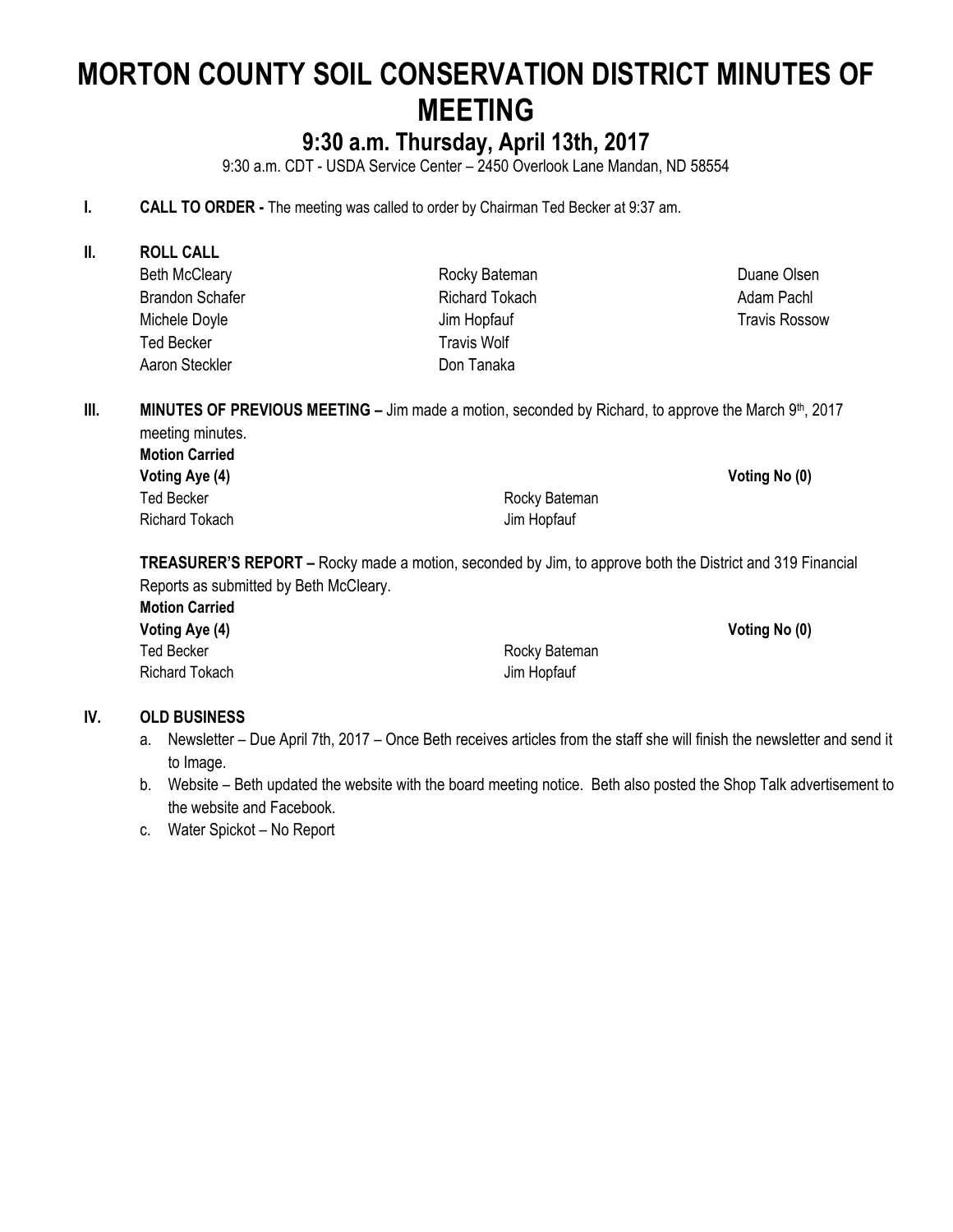d. No-Till Grass Drill – Prices – We did get the drill. Our cost, after reimbursement, will end up being around \$9,713.00. Brandon did research on other districts prices.

#### **Brandon suggested the following prices:**

\$10 per acre if the producer uses the grass drill \$50 delivery fee if the district delivers the drill \$17 per acre + fuel for the tractor if the district seeds for the producer There is a minimum charge of 10 acres There will be a written agreement with the producer and an equipment checklist Deposit required is a 50% down payment

Richard made a motion, seconded by Rocky, to approve **Brandon's suggested prices**. **Motion Carried Voting Aye (4) Voting No (0)** Ted Becker **Rocky Bateman** Richard Tokach Jim Hopfauf

- e. 2017 Women's Ag Day Report Beth passed around the 2017 Women's Ag Day expense report along with the survey report.
- f. District Enclosed Trailer Report Adam is going to drop off the trailer to get it insulated. Once we get the trailer back Adam will get the shelves built. Rocky suggested looking into tracking system for our equipment or vehicles.
- g. Mitigation Contract Update Adam emailed the updated contract to the board members prior to the meeting. Adam went over the agreement with the board.

Richard made a motion, seconded by Rocky, to approve the Mitigation Contract with Dakota Access LLC **Motion Carried**

| Voting Aye (4) |               | Voting No (0) |
|----------------|---------------|---------------|
| Ted Becker     | Rocky Bateman |               |
| Richard Tokach | Jim Hopfauf   |               |

Adam has another mitigation contract to review from Tetra Tech. Adam reviewed the plans with the board. They are requesting follow up for the trees for the next 3 years. The board stated that they will leave it up to Adam and if he has any questions to contact Ted. The board is okay with Adam proceeding with the plantings.

h. Water Festival – April 11<sup>th</sup>, 2017 – Report – Ted stated that it went well and everyone did a good job. Brandon stated that there was 128 students this year and one less school then last year.

Aaron Steckler arrived

i. Shop Talks – Shelly stated that we should get our Soil Health Mentors to the Shop Talks as speakers or helpers. We can focus the shop talks on producer specific cover crop mixes.

April 18<sup>th</sup> @ Hebron Pizza Pantry 10:00am - 2:00pm Lunch Provided

April 25th @ Sunset Inn, New Salem 9:30am – Noon Coffee & Rolls Provided

April 25<sup>th</sup> @ One More Bar & Grill, Flasher 2:00pm - 4:00pm Refreshments Provided

- j. Tree Promotional Meeting Report Beth attended the Tree Promotional Meeting on March 14-16<sup>th</sup>. Beth provided the board with information on the Tree Promotional Meeting. Beth also gave a training on QuickBooks to new SCD personnel.
- **V. REVIEW WORK PLAN/CALENDAR –** Richard suggested putting Stockman's Feedlot Tour notice in our newsletter. The board reviewed upcoming events.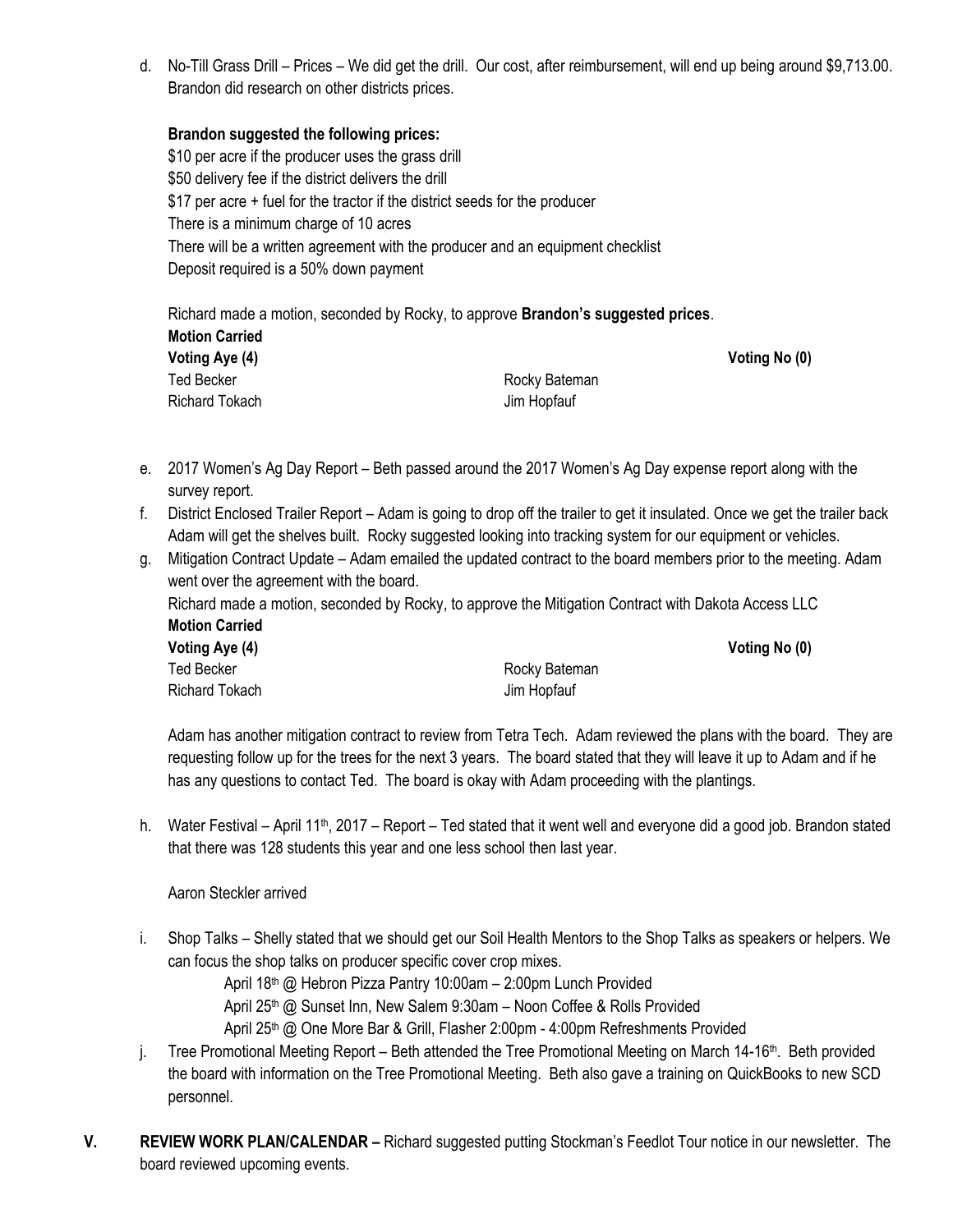## **VI. NEW BUSINESS**

- a. MCSCD Scholarship for 2018 The board suggested looking into a multi-county scholarship opportunity. They suggested combining with Oliver and Grant County and combine funds for a scholarship for students within the 3 counties. The board suggested creating a committee made up of Rocky and SCD staff to compile information for a future board meeting.
- b. Promotional Items The staff will check into different promotional items and prices and provide that to the board at a future board meeting.
- c. Area IV Report Rocky and Beth provided a report on the Area IV meeting. Beth, Rocky, Duane, and Mayvis attended the Area IV meeting from Morton County. There was less supervisor turn out this year than in years prior. Grant County brought the 5 pillars of Soil Health as a resolution, Area IV passed the resolution unanimously.
- d. Achievement Winner 2017 Beth provided the board with a Map of Morton County that was split up into different sections to better focus on certain areas for our Achievement Winner each year. George Ferderer is the board's first choice in section 2 of the Morton County Map that was provided to the board. Rodney Rusch is the board's second choice. Aaron will contact George to offer him the Morton County Achievement Nomination.
- e. Urban Conservation Grant Shelly provided information on the NACD Grant opportunities as well as an NRCS contribution agreement in order to get funding for an Urban Conservationist for Morton County. Richard made a motion, seconded by Rocky, for the staff to look into getting funding assistance for an Urban Conservationist in Morton County.

**Motion Carried Voting Aye (5) Voting No (0)** Ted Becker **Rocky** Bateman Richard Tokach **Accord Accord Aaron Steckler** Aaron Steckler Jim Hopfauf

f. Hire New Employee Part-time/Seasonal – The staff discussed with the board on hiring a new employee for tree planting as well as other office duties.

Rocky made a motion, seconded by Aaron, to give the personnel committee the authority to hire a new employee that would meet the requirements/needs of the district.

**Motion Carried Voting Aye (5) Voting No (0)** Ted Becker **Rocky Bateman** Richard Tokach **Aaron Steckler** Aaron Steckler Jim Hopfauf

- g. Hire Tree Crew the personnel committee will focus on the part-time/seasonal position first. This agenda item is no longer needed at this time.
- h. Leopold Award Nomination Kenny and Bonnie Miller would be willing to accept the nomination of the Leopold Award again in 2017. **Keep on the agenda.**

# **VII. REPORT OF DISTRICT PROGRAMS**

a. OMG Grassland Improvement Project – There is a total of 19 applications between Oliver, Morton, and Grant County. The staff will rank the applications and then there will be a Board Meeting on April  $20<sup>th</sup>$  to approve the contracts as funding and ranking allows.

Brandon is going to spend one more day in Grant County to finish up on contracts.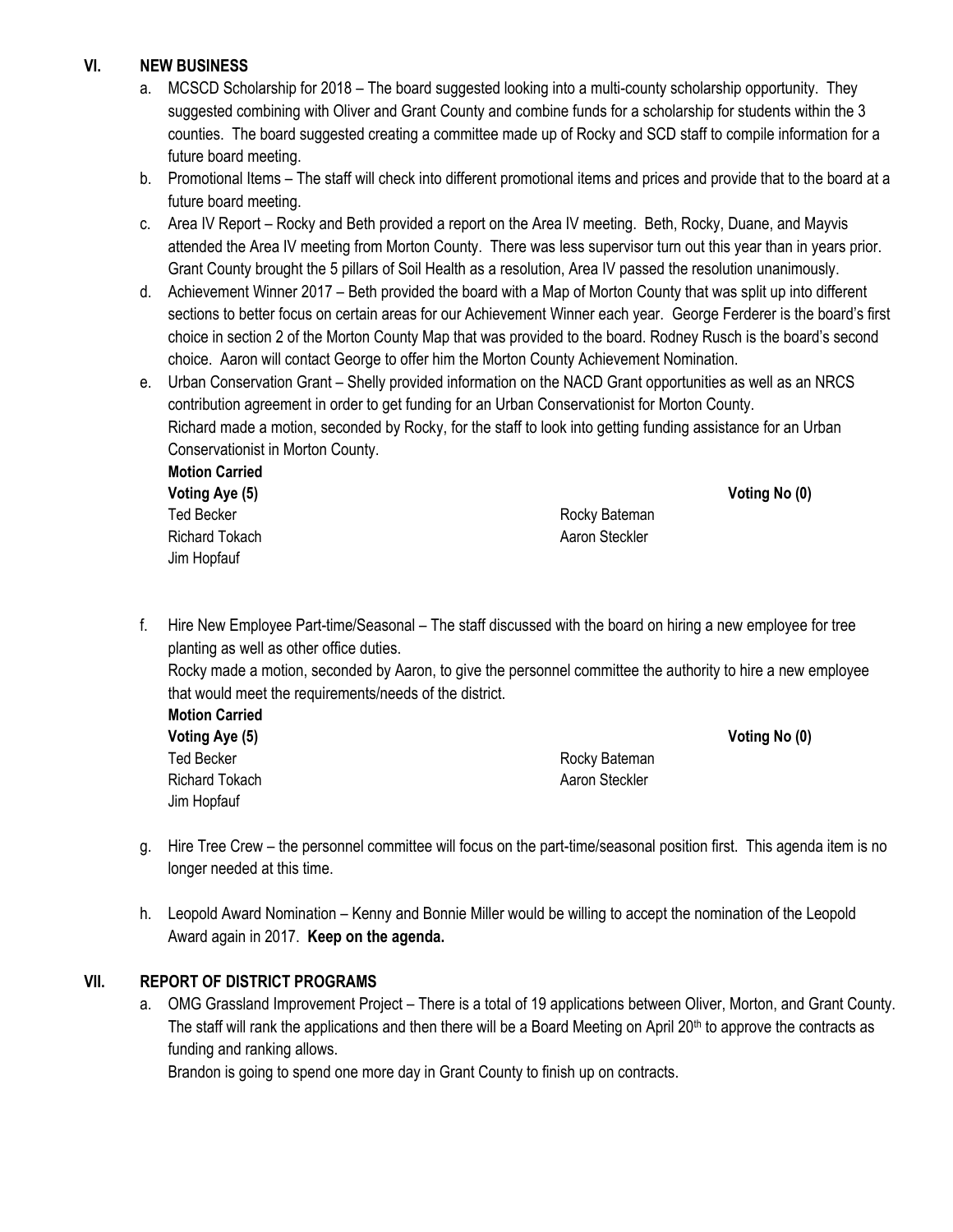# **VIII. REPORT OF DISTRICT EMPLOYEES**

# a. District Technician

1. Update on Trees and Fabric - Adam got the shed up and running and him and Beth picked up trees from Lincoln Oakes yesterday. Beth and Adam compliment Lincoln Oakes on the way that they are improving tree pick-ups. Rocky made a motion, seconded by Aaron, to allow the staff to go to pick up the trees from Big Sioux Nursery in Watertown, South Dakota again this year and split the costs with other districts that also ordered from Big Sioux. **Motion Carried**

**Voting Aye (5) Voting No (0)** Ted Becker **Rocky** Bateman Richard Tokach **Aaron Steckler** Aaron Steckler Jim Hopfauf

Hand plant pick-up day for pre-ordered trees is scheduled for May  $5<sup>th</sup>$  and  $6<sup>th</sup>$ . Adam and Beth will send out post cards to inform customers of the dates.

Adam is asking the board to take part in Arbor Day on April  $25<sup>th</sup>$  in New Salem. The board stated that was alright and Adam may donate 10 trees to the students to plant.

- b. District Secretary
	- 1. Admin Update Beth made the post cards for the shop talks and sent them out to about 100 different producers. Beth has been attending the meetings with Burleigh County to discuss the Allan Savory Workshop as well as Jonathan Lundgren. Burleigh County SCD is wondering if Morton County SCD is interested in partnering on Jonathan Lundgren workshop as well. The workshop will be July 12<sup>th</sup> at BSC and 13<sup>th</sup> at Menoken Farm. Rocky made a motion, seconded by Aaron, for the Morton County SCD to partner with Burleigh County SCD on the Jonathan Lundgren Workshops with a dollar amount to be determined later.
- c. 319 Watershed Coordinator
	- 1. Update on Watershed Program –There are 3 or 4 new contracts in the watershed project.
	- 2. Update on Soil Health Mentor Program Brandon is going to finish soil sampling.

# **IX. SPECIAL COMMITTEES**

- a. Multi-County Soil Health Workshop 2018 Rocky
- b. Soil Health Mentor Project– Rocky

# **X. REPORT OF COOPERATING AGENCIES**

- a. District Conservationist
	- 1. NRCS Programs Update Morton County Water Board is planning a meeting about Dam Inundation about Harmon Lake and Square Butte Dam. They will make a recommendation to the county commissioners about development in those areas.
		- On April 27<sup>th</sup> the staff has a training on NRCS equipment. NRCS is still working on EQIP contracts.
- b. County Extension Agent No report
- c. Farm Bill Specialist No report
- **XI. CORRESPONDENCE –** The Resource NACD Annual Report Magazine, BSC Enrichment Magazine, Agvise Newsletter, Burke SCD Newsletter, Integrated Weed Control 2017 Catalog, Participator Newsletter, NDIRF letter, Chamber Connection Magazine, TechLine Invasive Plant News, and ND Youth Range Camp Brochure and email from Tanasha Wanner.

Richard made a motion, seconded by Aaron, for Morton County SCD to provided funding assistance, as we have in the past, and sponsor 5 Morton County students at \$100 for each student to attend the Youth Range Camp.

**Motion Carried Voting Aye (5) Voting No (0)** Ted Becker **Rocky** Bateman Richard Tokach Aaron Steckler Jim Hopfauf